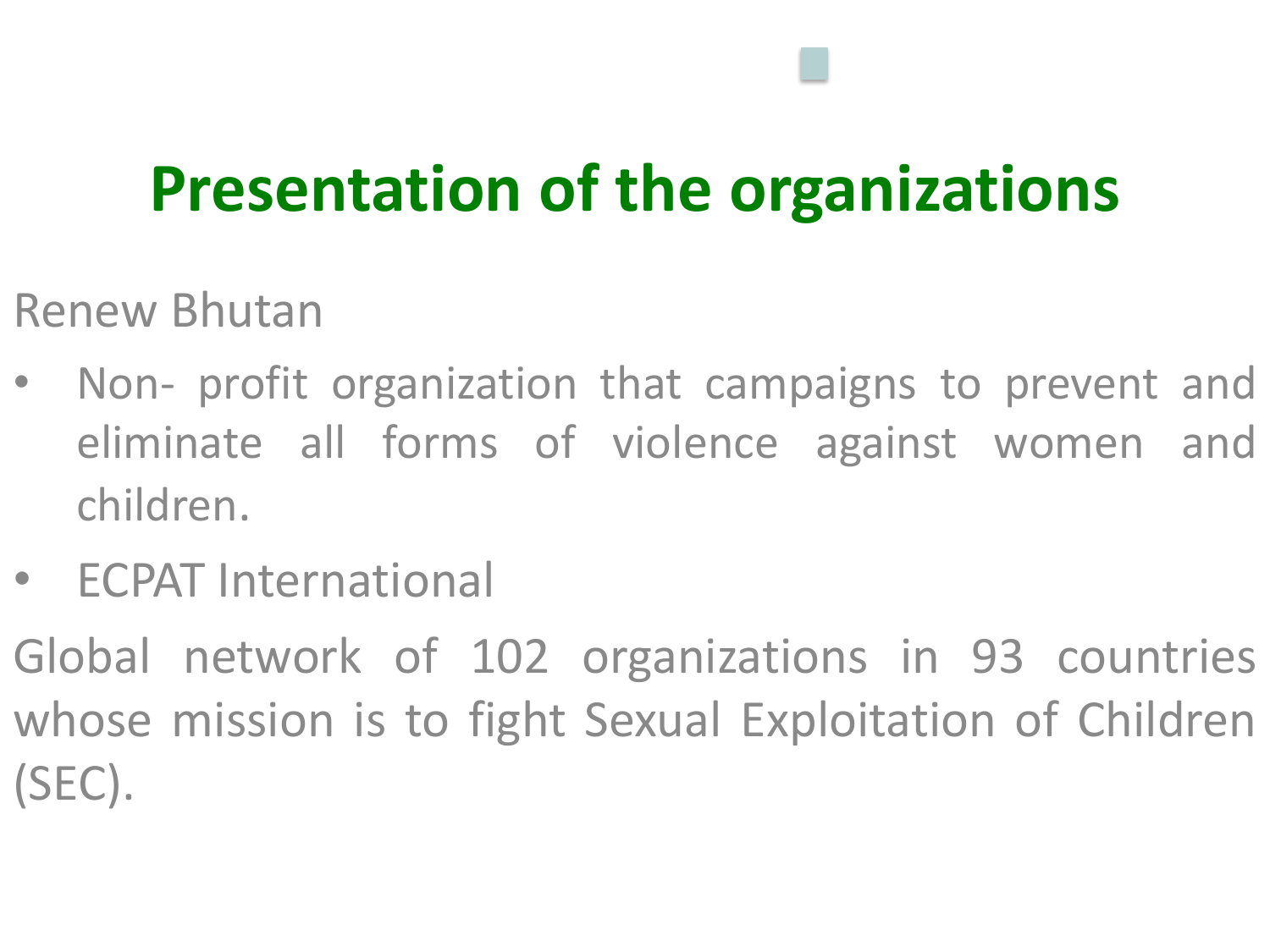



#### **Sexual Exploitation of children in Bhutan**

# Catherine Mbengue UPR 33 Pre-Session- Geneva, 5 April 2019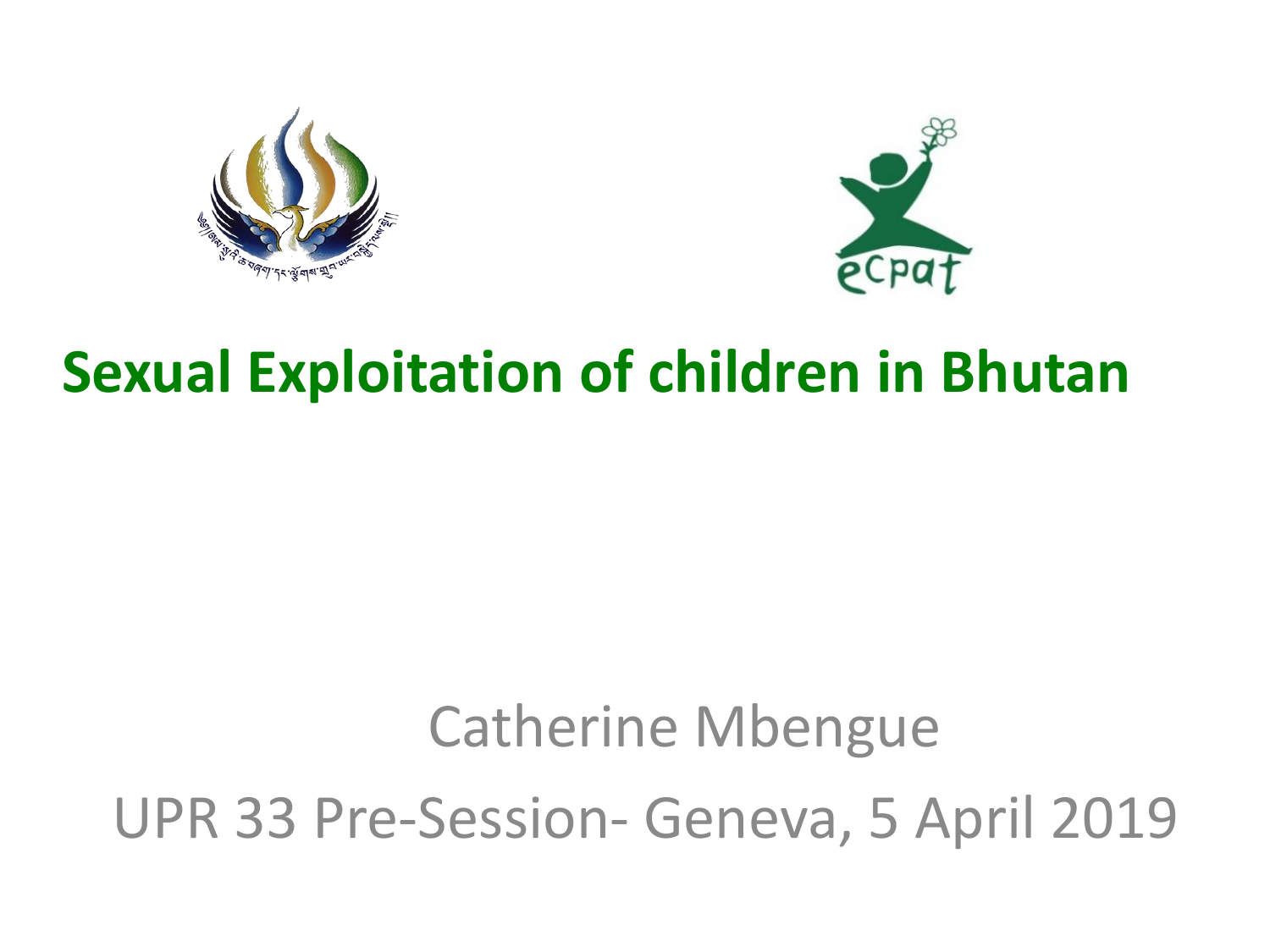#### **National Consultations**

- Statement is based on the joint Renew / EI report submitted to the Human Rights Council for the UPR.
- Report based on the research and work experience of both orgnizations in Bhutan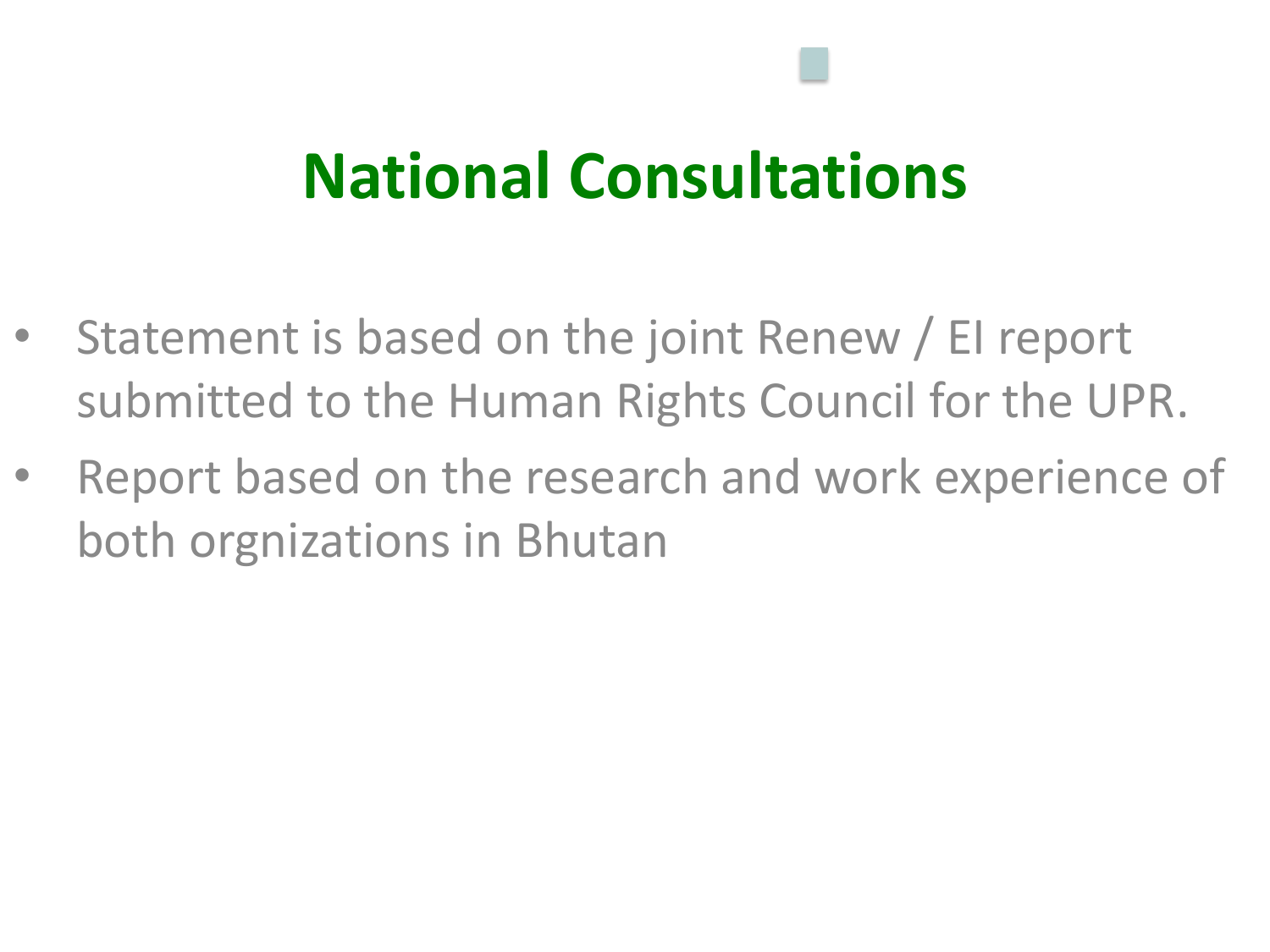## Follow-up of the last UPR

- UPR of the country in 2014 the report of the Working
- 17 recommendations on SEC
- 2 recommendations on *combating violence against women and children"*
- *1 recommendation* on need to *increase efforts to prevent worse forms of child labour* which includes SEC.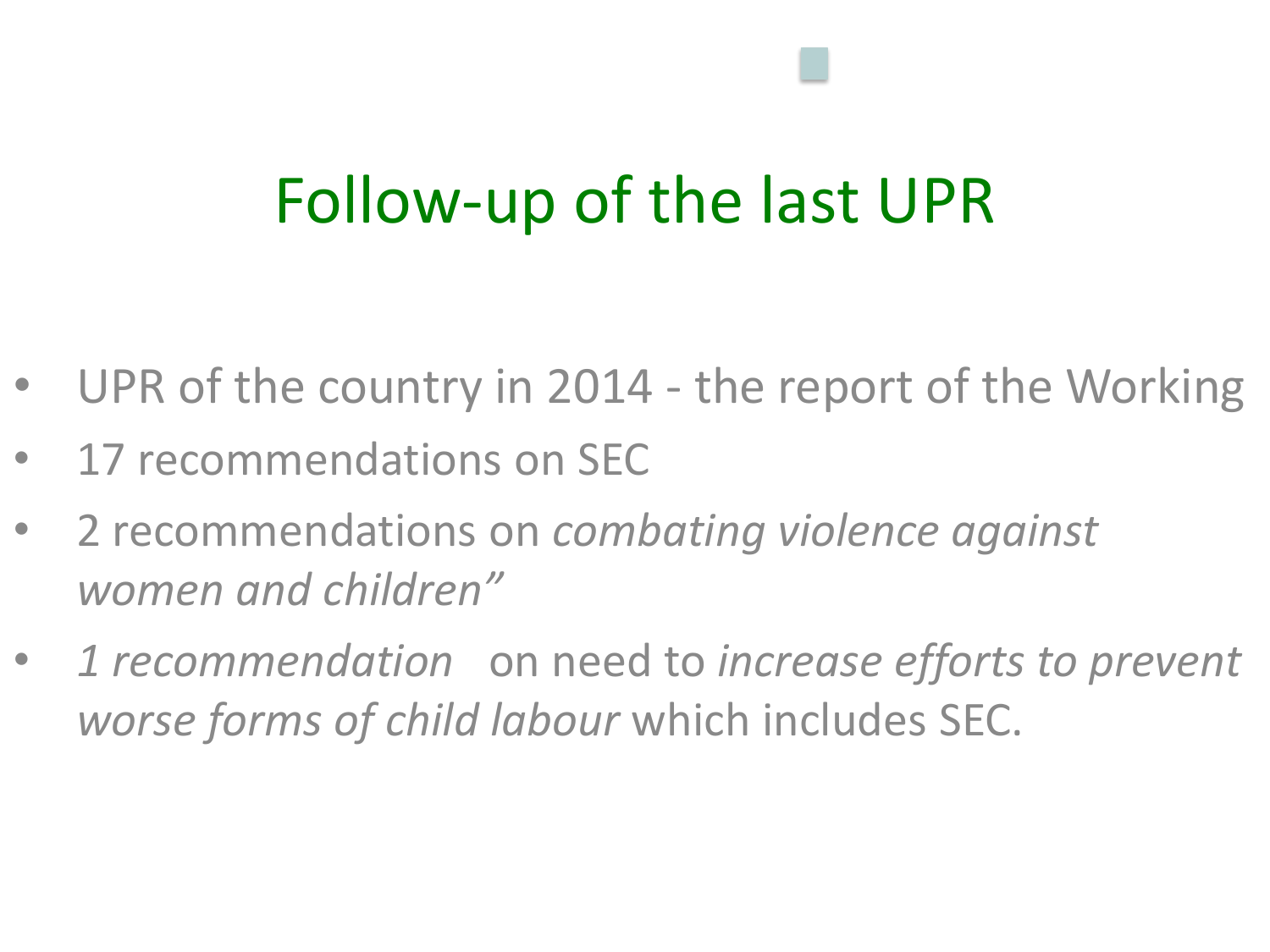#### **Status and developments on sexual exploitation of**  *,***children**

- *Sexual exploitation of children through prostitution* In a 2016 study on "*Violence against Children in Bhutan*" by the National Commission for Women and CWC and UNICE,
- SEC emerged as an issue in the southern and south-eastern regions, together with physical and emotional violence.
- Half of female commercial sex workers in southern cities are Bhutanese and Indian *children, from poor background and working in hotels,* entertainment centers, with may of them addicted to drugs and alcohol.
- few examples of boy victims also emerged.

.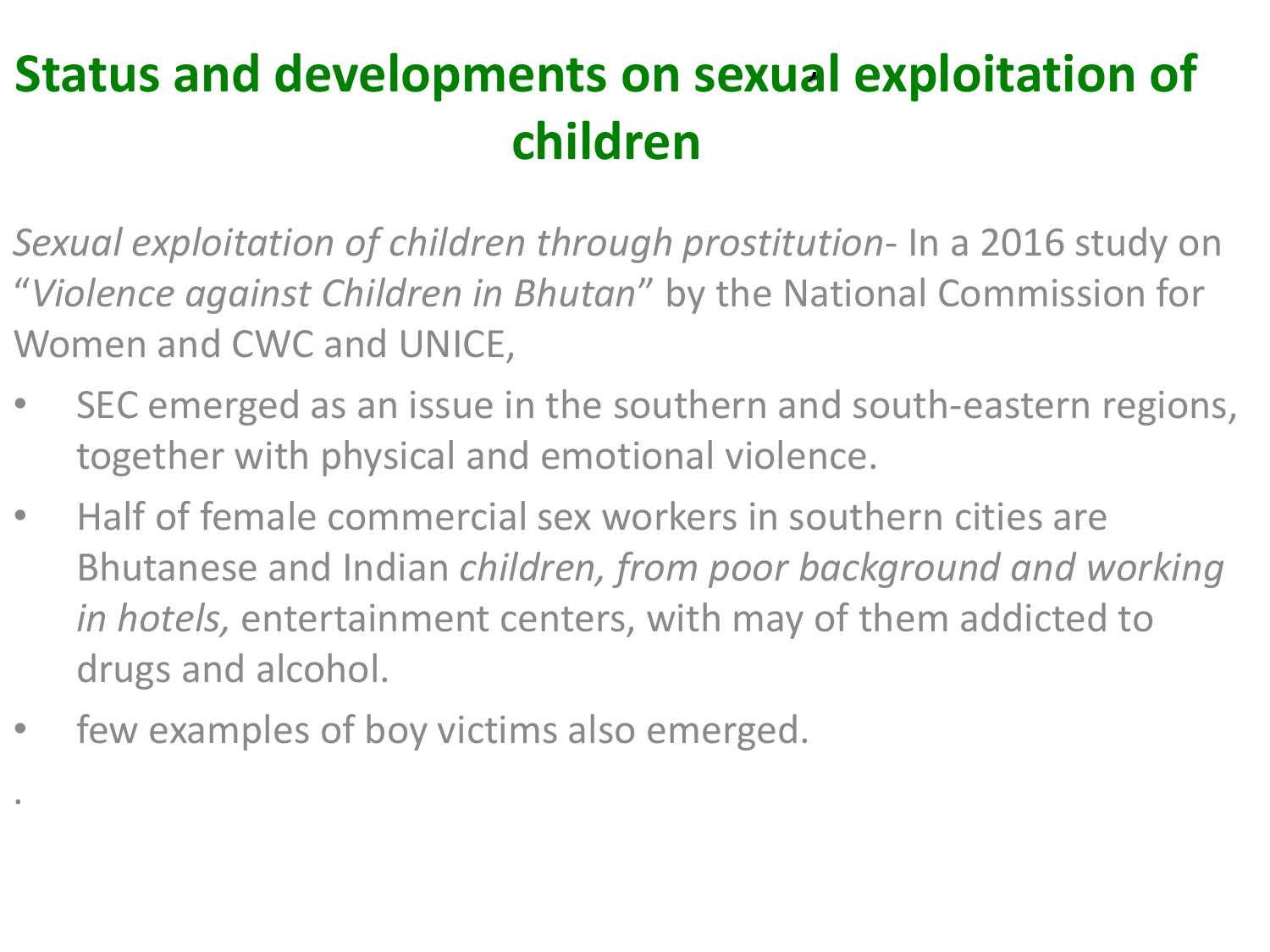#### **Status and developments on sexual exploitation of children (continued)** *,*

- *Sexual exploitation of children through prostitution* In a 2016 study on "*Violence against Children in Bhutan*" by the National Commission for Women and CWC and UNICE,
- SEC emerged as an issue in the southern and south-eastern regions, together with physical and emotional violence.
- Half of female commercial sex workers in southern cities are Bhutanese and Indian *children, from poor*, with many addicted to drugs and alcohol.
- few examples of boy victims also emerged.

.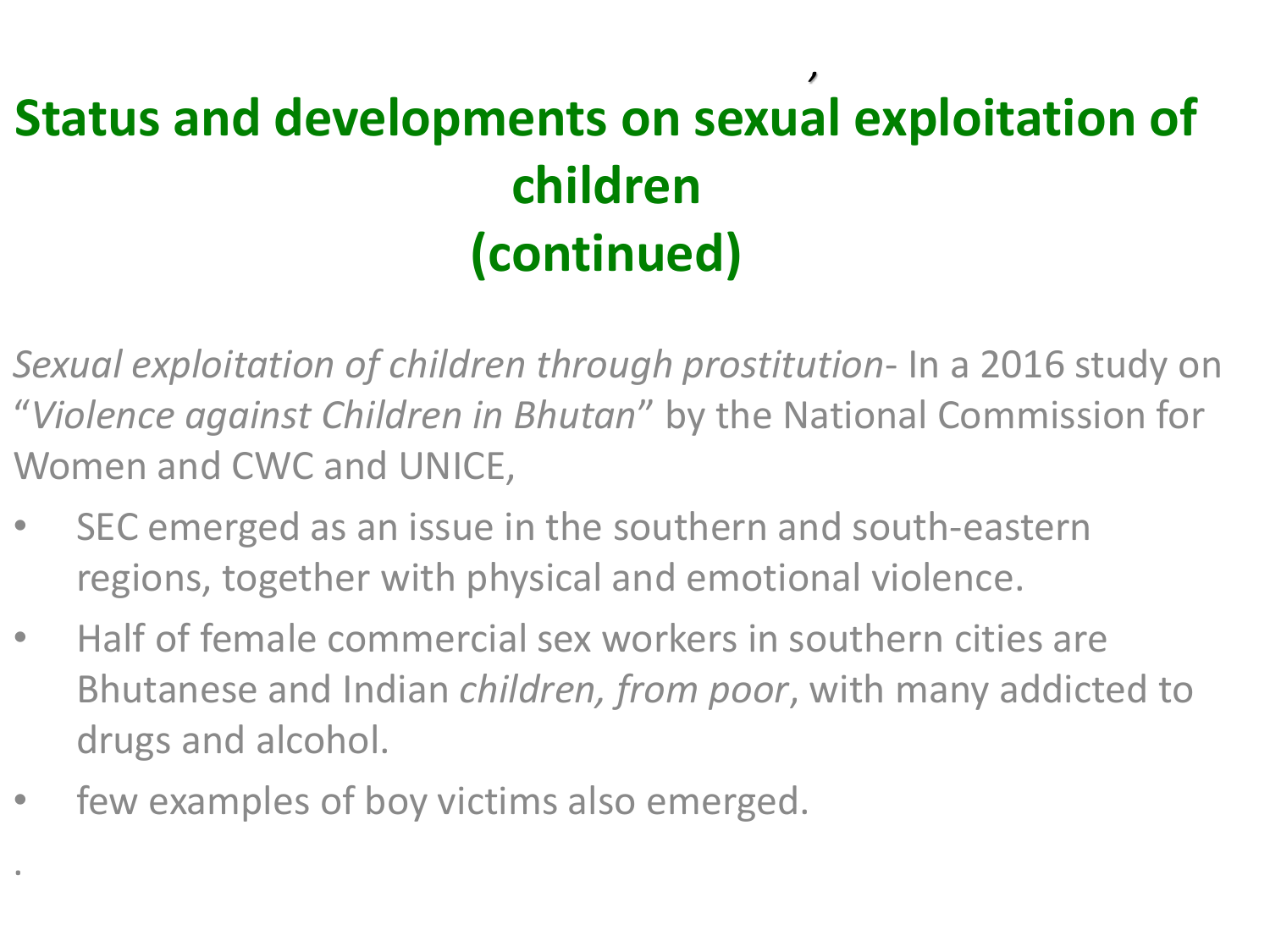#### **Status and developments on sexual exploitation of children ( continued**) *,*

*Child marriage*

- 6% of children is married by the age of 15; and 26% by 18.
- Child marriage is both a factor enhancing vulnerability to SEC and a form of SEC itself-
- as the marriage is settled between two families, the economic transaction behind it establishes full control over the life of that child, including using a child for sexual),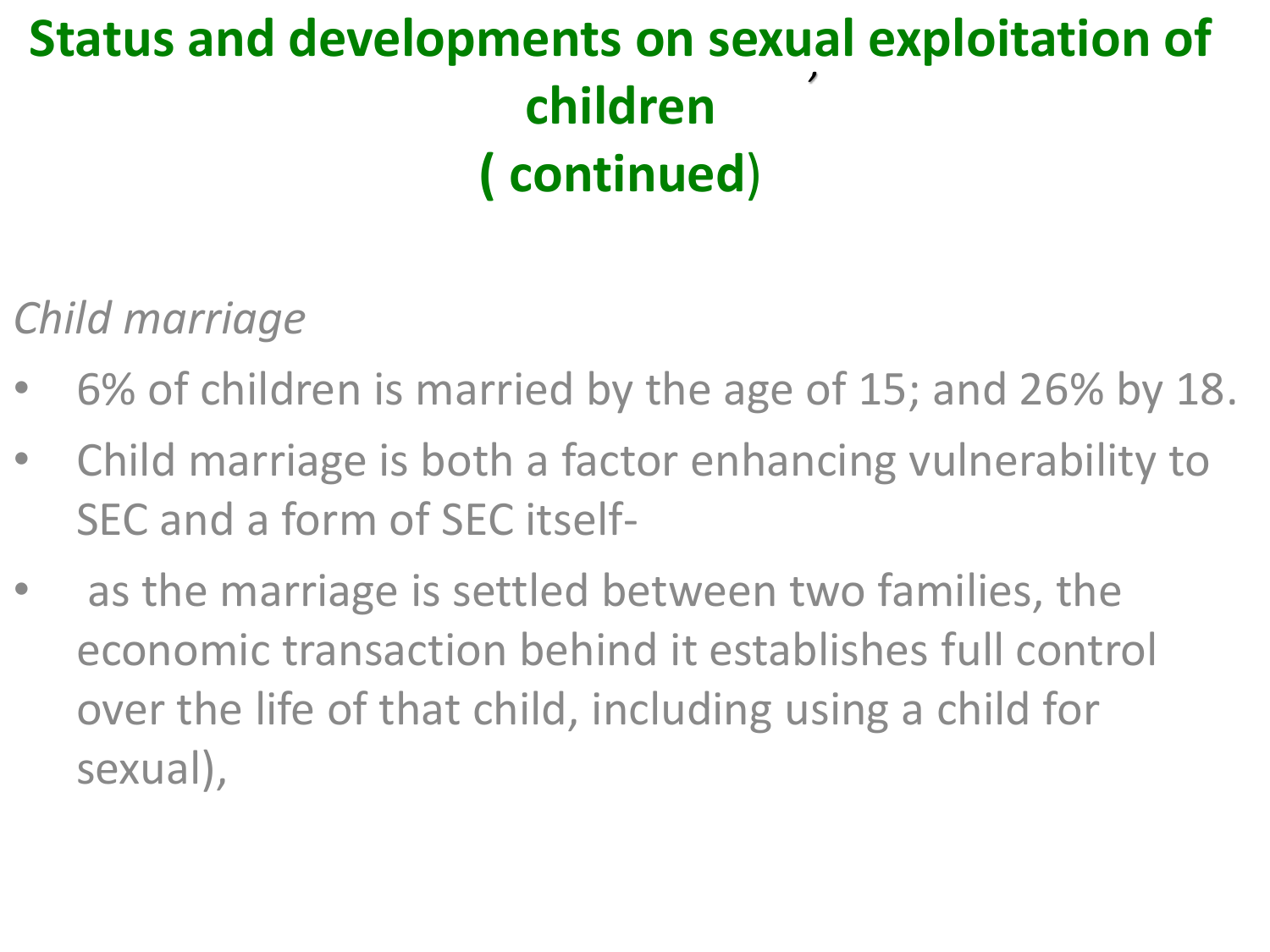#### **Status and developments on sexual exploitation of**  *,***children**

- *Sexual exploitation of children through trafficking*-
- Bhutan is both a source and destination for child trafficking for sexual purposes.
- Girls from Bhutan are trafficked from rural areas to urban areas, in Bhutan or India.
- *Sexual Exploitation of Children through on line (OSEC) and in travel and tourism (SECTT)*
- No evidence for these forms of SEC in Bhutan,
- Might change, as Bhutan undergoes transformation with rapid expansion of in tourism and connectivity to internet (37% use in 2016) and mobile phones (82% use in 2015)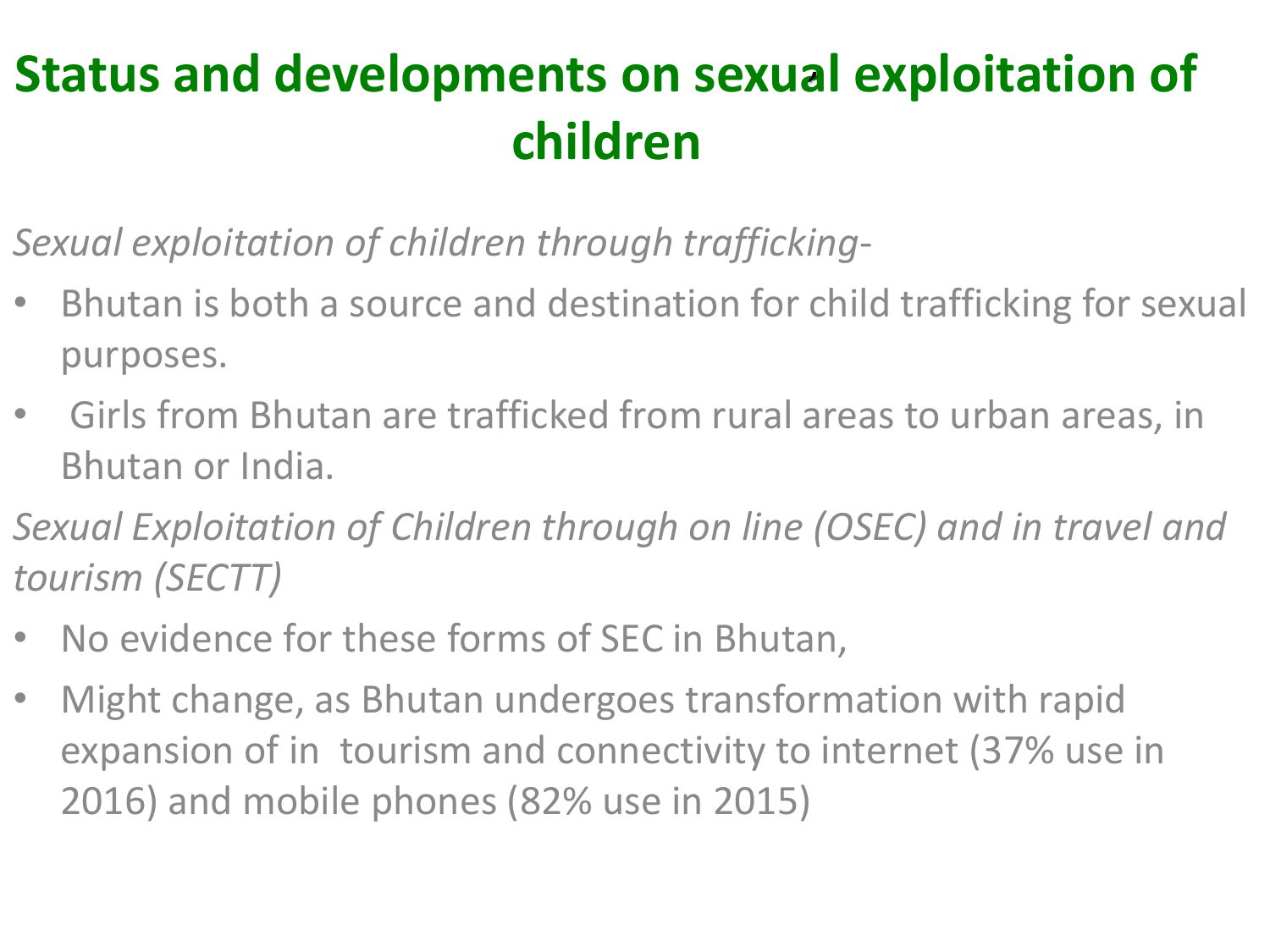## **General mesures of implementation Progress and Challenges**

#### *National Action Plans and overall Strategies*

- The National Plan of Action for Child Protection of 2012 is being reviewed
- RGoB is also developing a comprehensive National Plan of Action for Child Wellbeing and Protection( NPACWP) to prevent and respond to violence, abuse and exploitation of children
- The protection services in NCWC recently reshaped from its original legal service mandate to professionalize and enhance the protection.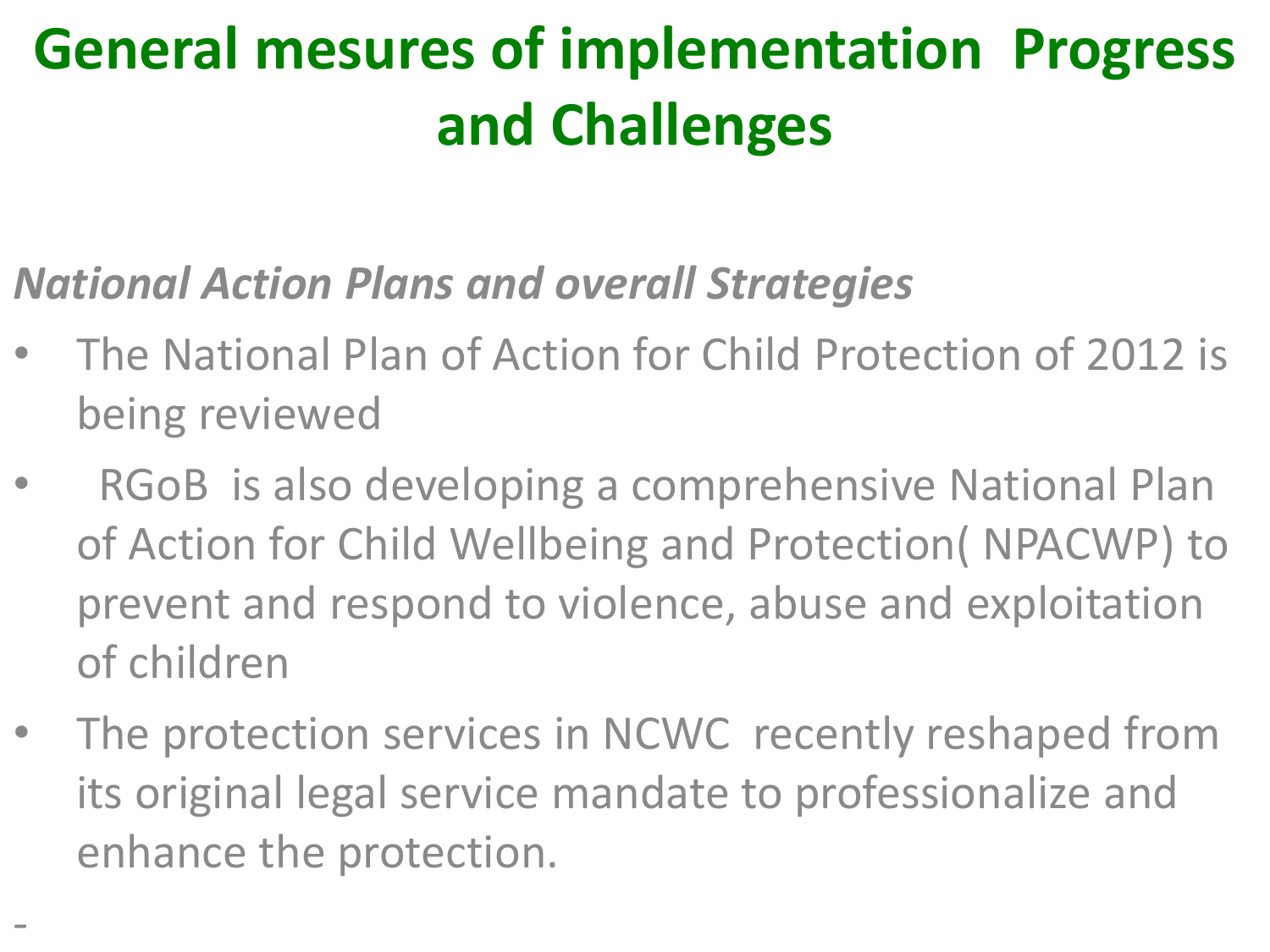#### *Coordination and Evaluation*

- Ministries responsible to end SEC are: Home and Cultural Affairs , Health , and Labour and Human Resources
- INational Commission for Women and Children (NCWC)- 2014
- National Action and Coordinating Group (NACG) to End Violence Against Children and Women in 2013.
- The NCWC and NACG- important steps towards coordination of child protection,
- Need to enhance their capacity for them to efficiently carry their responsibility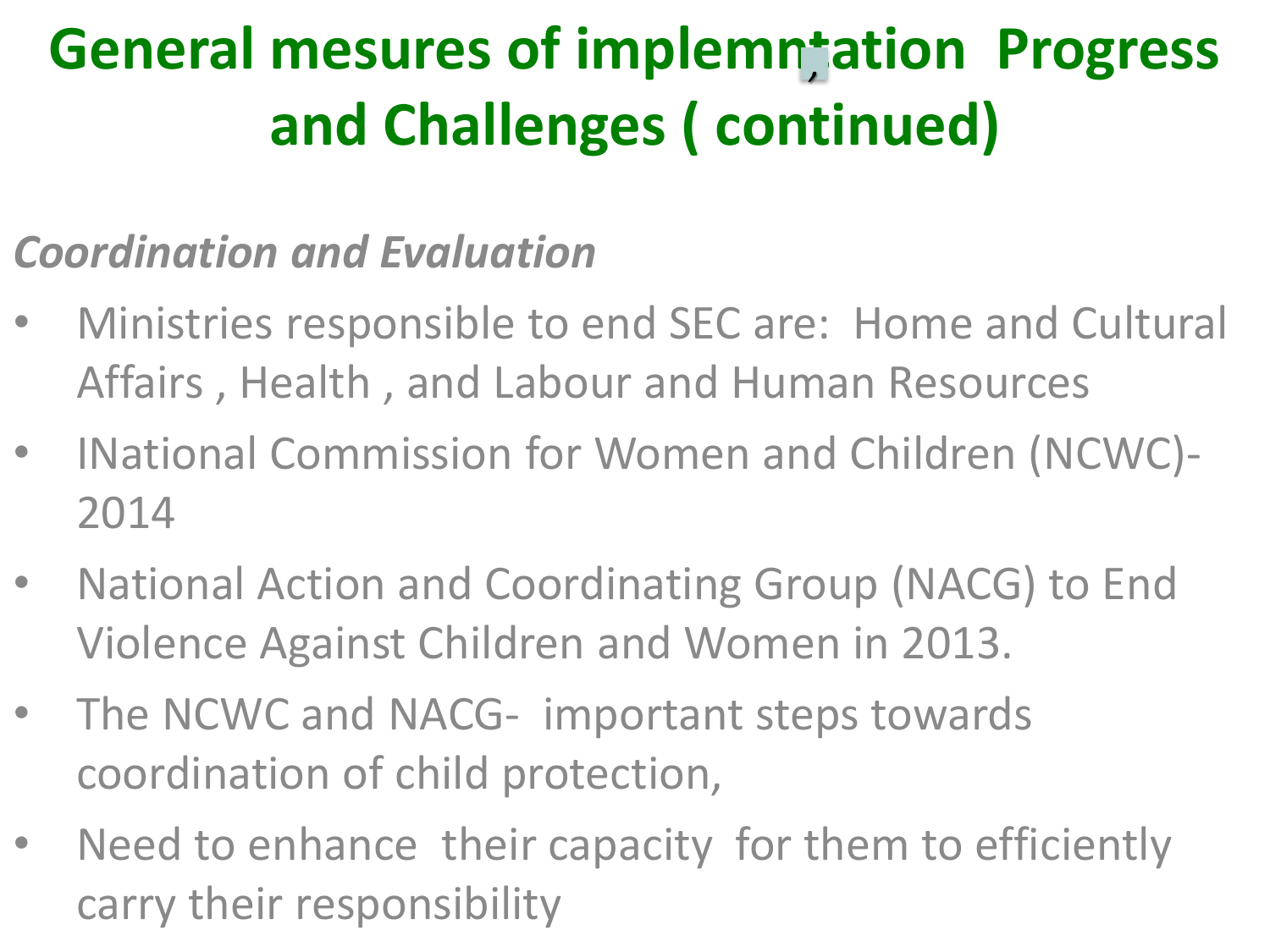- **Legislative framework-**
- *Sexual Exploitation of Children through prostitution*
- Prohibited expressly in the *Child Care and Protection Act;*  and the definition is consistent the OPSC.
- *Child trafficking for sexual purposes*
- Prohibited through the and the Penal Code. However
- Bhutan is not a party to UN Protocol to Prevent Suppress and Punish Trafficking in Persons, especially Women and Children
- Definition of child trafficking is narrower than the Protocol's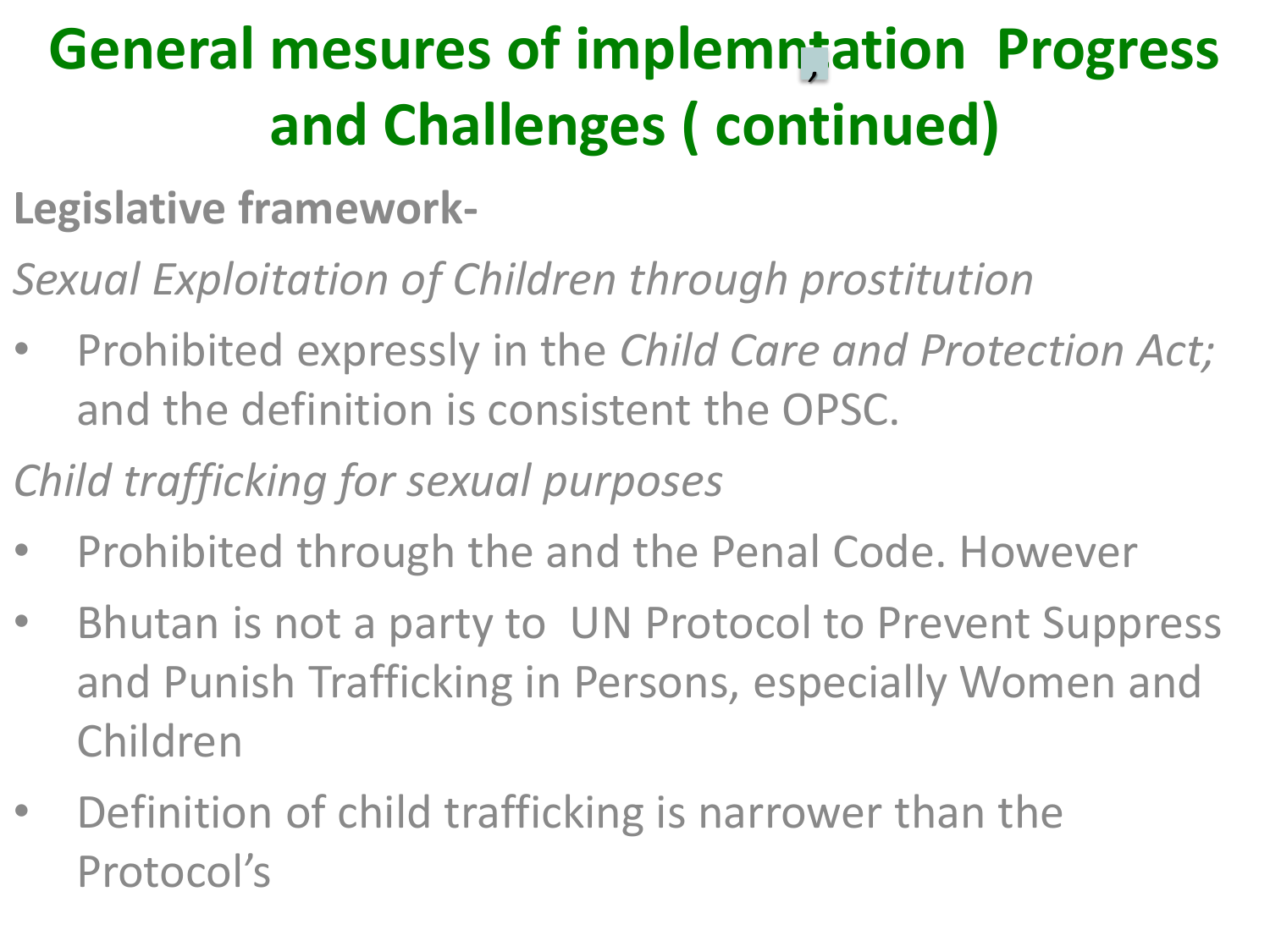- **Legislative framework ( Coninued)**
- *Sexual exploitation through pornography*
- Prohibited in the *Child Care and Protection Act*, and in line the OPSC.
- The Penal Code criminalizes pedophilia, acts of photographing or videotaping a child in a sexual act, and or selling, manufacturing, distributing material that contains any depiction of a child engaged in sexual contact.
- *On line Sexual exploitation of Children*
- *C*riminalized under the Penal Code ; and punishable under the Bhutan Information, Communications and Media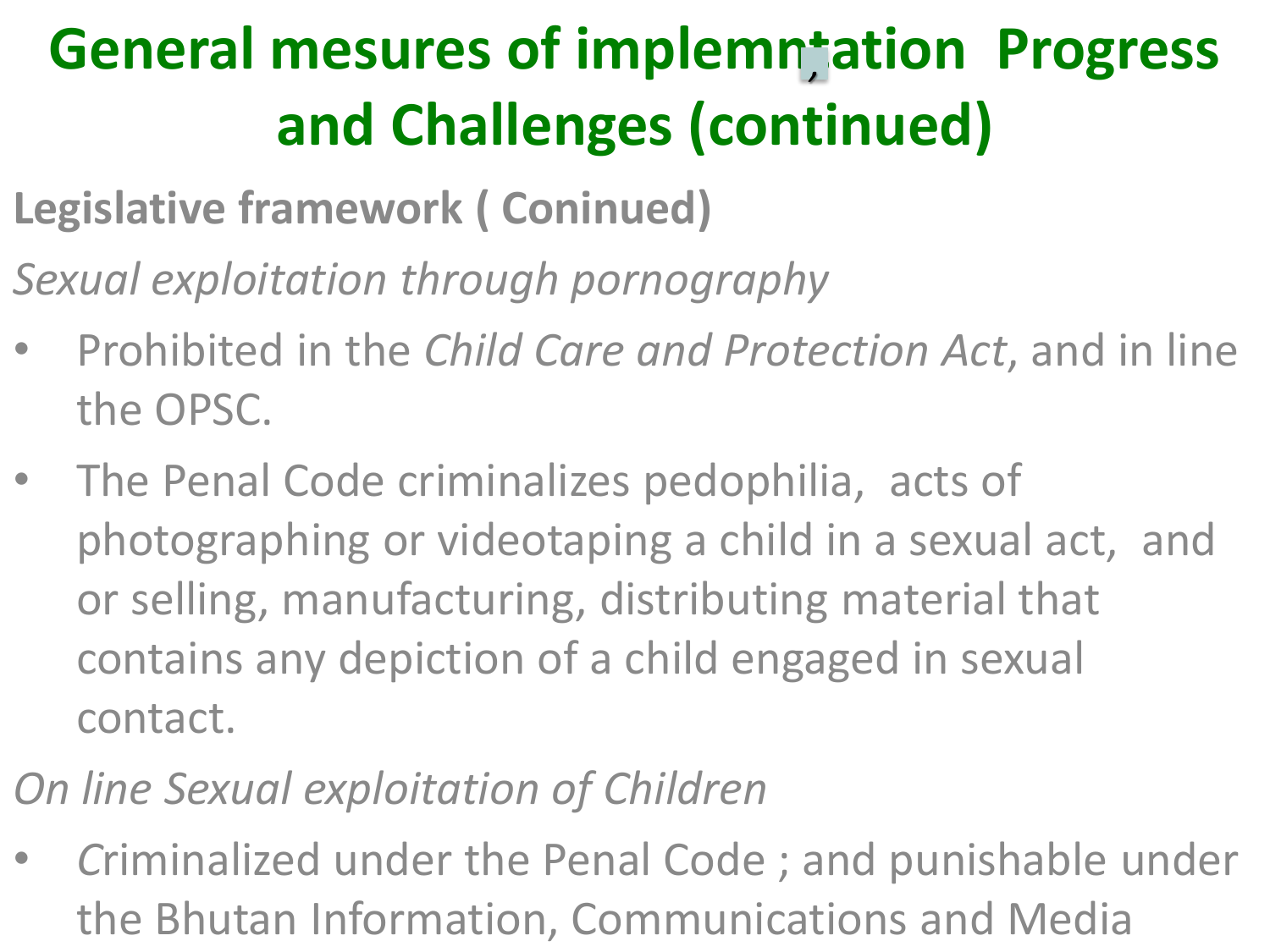- **Legislative framework ( Coninued)**
- *Sexual exploitation of children trough travel and Tourism*
- No specific legislation addressing SECTT nor legislation that providing for extraterritorial jurisdiction for SEC offences
- *Child Early and forced d marriage (CEFM)*
- Since 1996 the minimum age for marriage for both man and women is 18 years. However CEFM remains an on going issue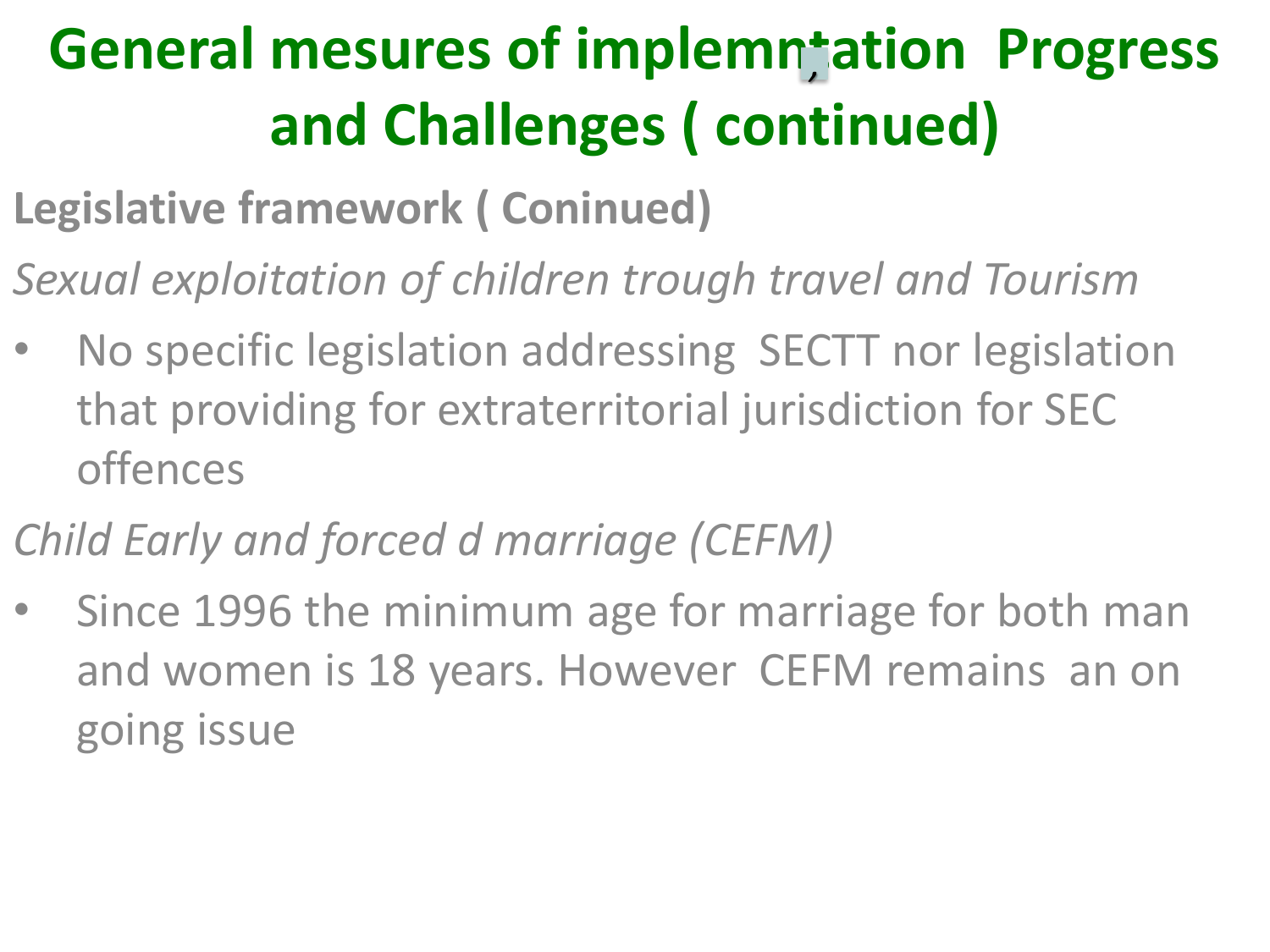- **Prevention**
- **C**onducted by Government institutions and a myriad of civil society organizations.
- Efforts are not coordinated and their impact have not been evaluated
- **Protection of the rights of child victims**
- Bhutan also has a specialized law enforcement units, which address violence against women and children, including child marriage.
- RGoB established a toll free helpline/ 2018 that- provide counseling, legal and referral services around the clock. The biggest challenge is the lack of reporting.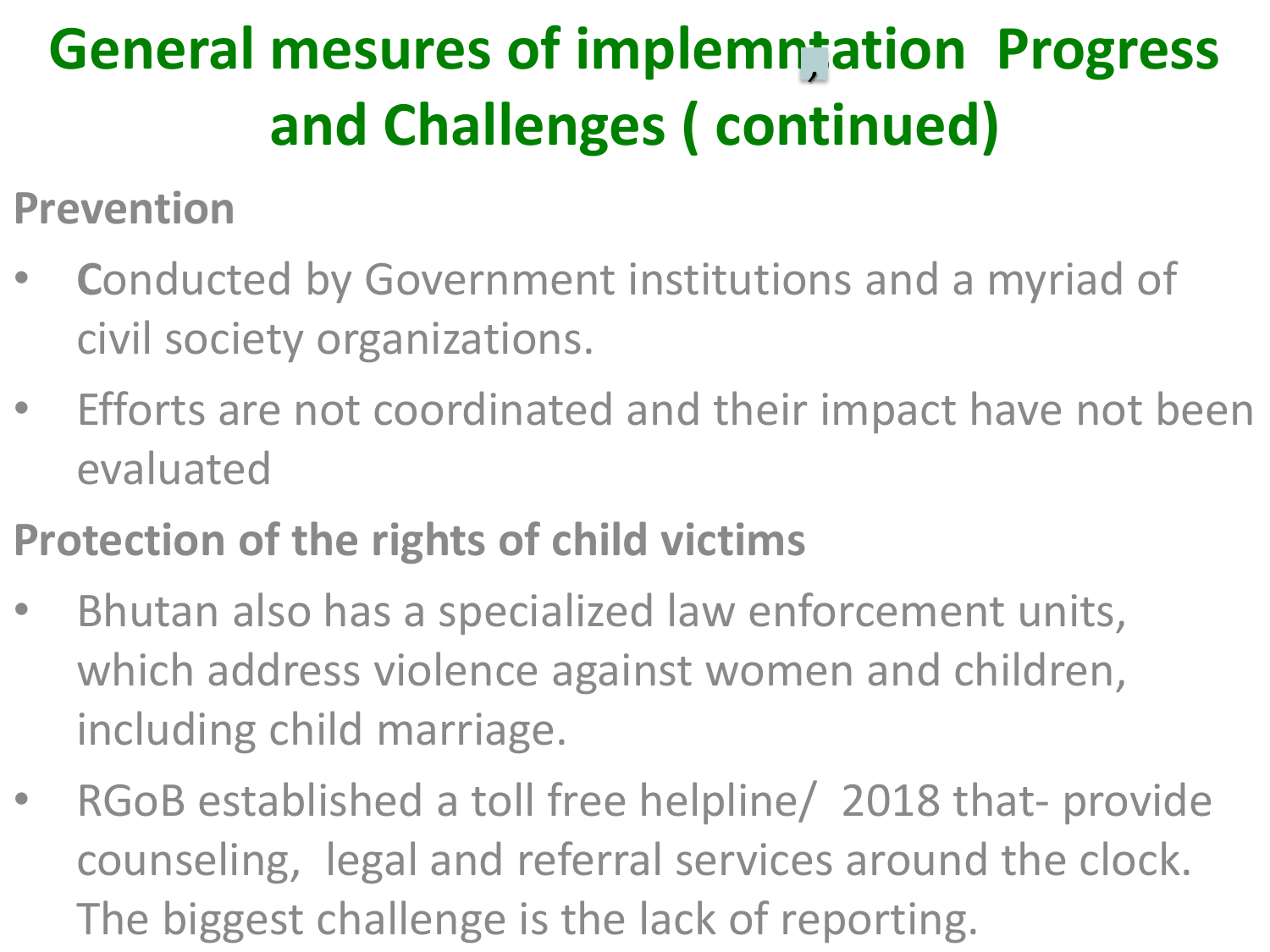# **Recommendations to RGoB**

#### *Coordination and Evaluation*

Establish anadequately staffed, financially and technically resourced government entity, mandated to coordinate the implementation of the Convention on the Rights of the Child and its ratified protocols

#### *Legislative framework*

- Align CCPA definition of child trafficking in line with the UN Protocol to Prevent Suppress and Punish Trafficking in Persons, especially Women and Children.
- Ratifying the International Protocols, Convention and **Treaties**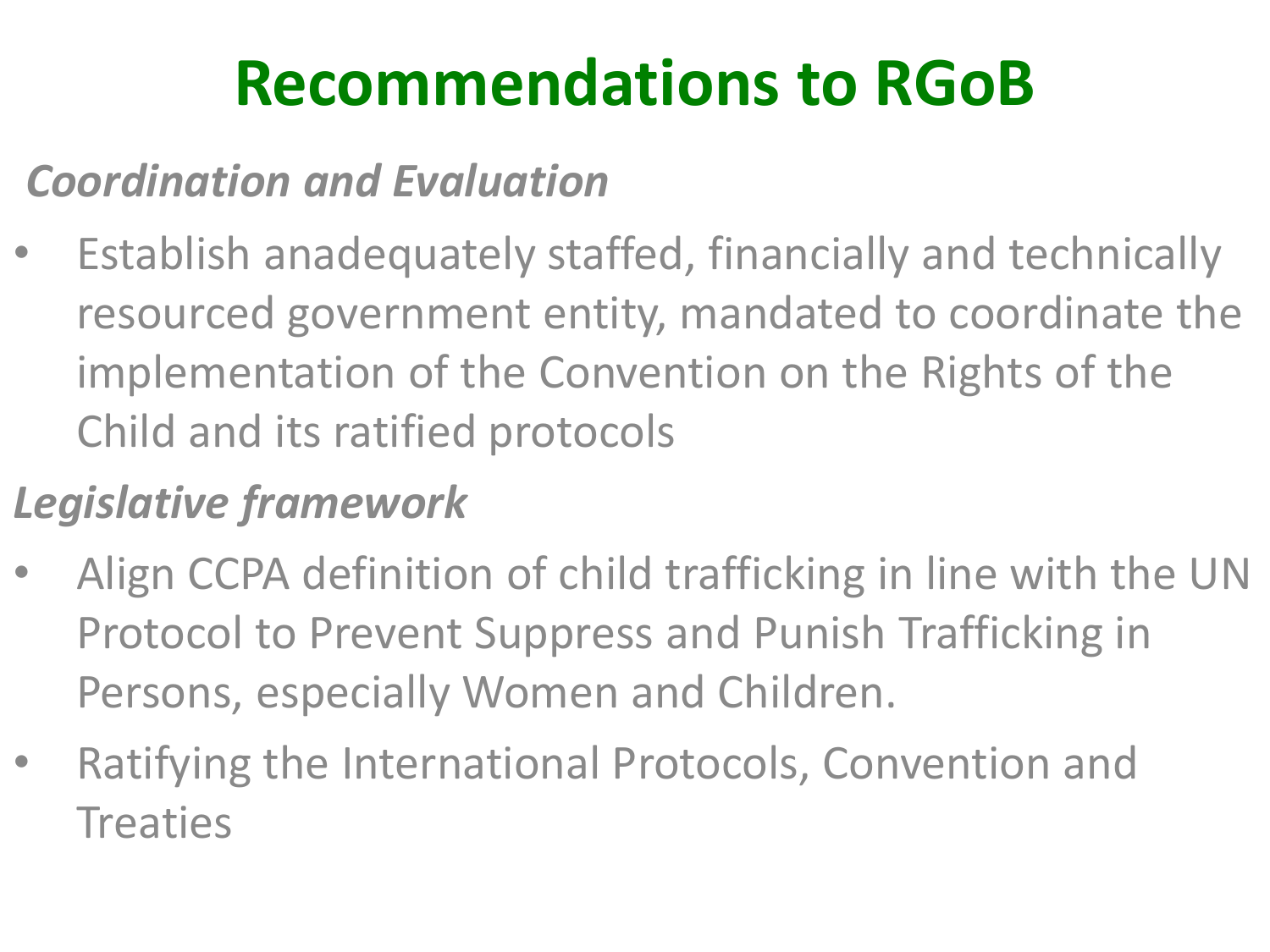# **Recommendations to RGoB ( continued)**

#### *Prevention*

- Expand the NCWC mandate to support, coordinate and evaluate prevention efforts
- Enhance awareness raising among vulnerable populations and in remote and poor communities
- Provide economically vulnerable families with adequate support and welfare
- Deny entry to convicted child sex offenders
- Work with the media to increase public awareness on online sexual exploitation of children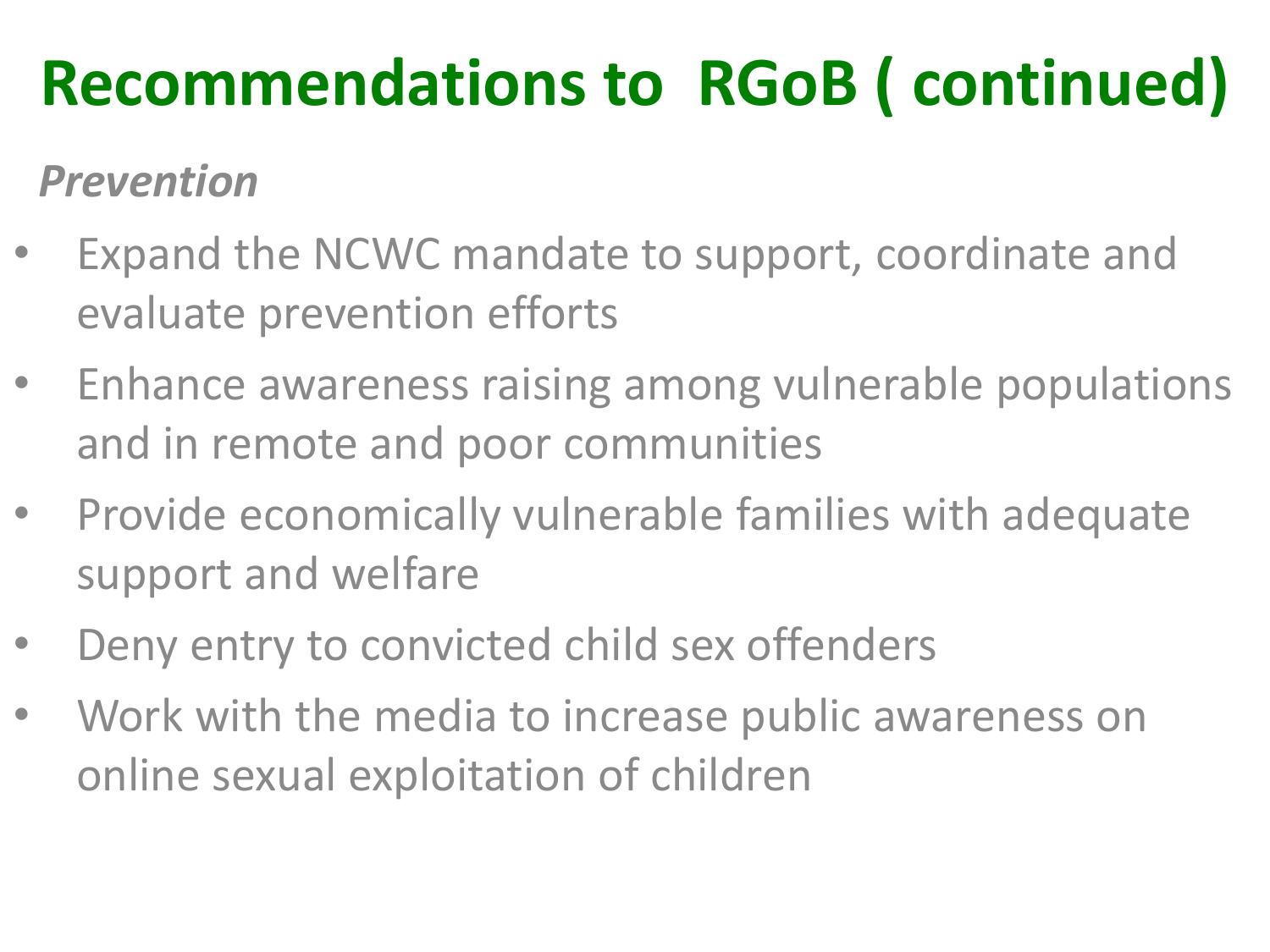# **Recommendations to RGoB ( continued)**  *,*

#### *Protection of Child Victim*

- Institute Mandatory reporting of suspected sexual exploitation of a child, with strong sanctions for noncompliance; and protection mechanisms for those who report the crime.
- Improve access to justice through professional training curricula for law enforcement officers and judges.
- Ensure that child-sensitive services are available; regulated by quality standards; administered by knowledgeable , well-trained staff; adequately resourced; and easily accessible to all children.